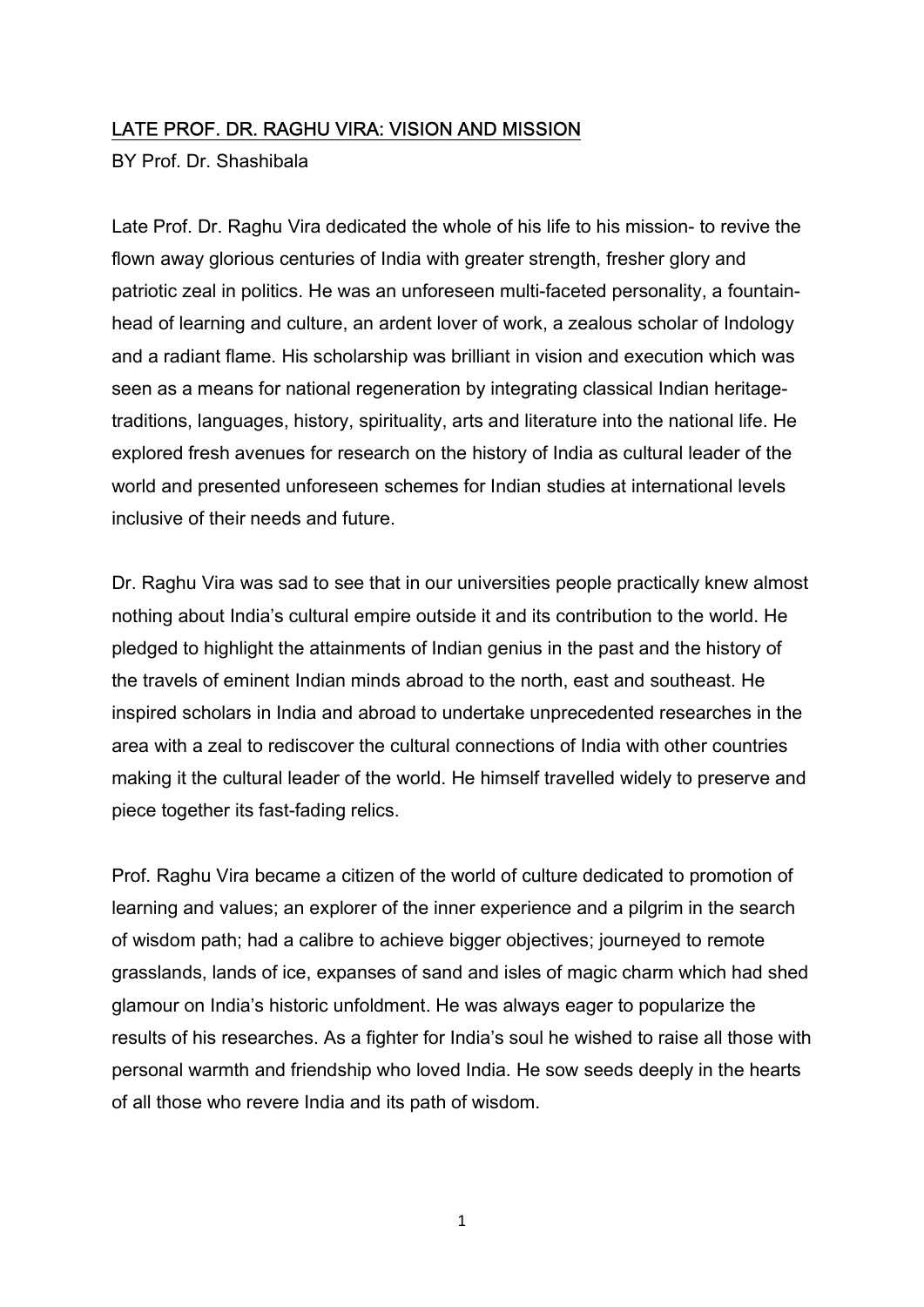The programs that he set forth were ambitious and worthy of international support. They were not just dry bones of the past ages but infused with life and spirit of Asia which once was united under an international culture, an understanding of rare fragrance of love, compassion and progress. Political boundaries did not interfere in the cultural synthesis.

# PASSION FOR SANSKRIT LITERATURE

Prof. Raghu Vira as a student in school was moved by an urge for cultural freedom because he felt that India's soul was being succumbed under the British rule. He dedicated all his energies to unfolding its glorious past which was being forgotten. He became passionate for studying the superb literature written in Sanskrit- the soul of India. For its in-depth comprehension he often used to go to a book shop to read the texts like Ramayana, Mahabharata, Nirukta and Gunaratnamahodadhi etc. and studied Sanskrit grammar. Studying at DAV College, Lahore, he had a chance to read commentaries and critical editions of Sanskrit texts by European scholars. Awareness about the lost Sanskrit literature inspired him to rediscover it from every Asian land.

#### VISION FOR SANSKRIT

Prof. Raghu Vira was a great scholar and one of the staunchest supporters of Sanskrit. He used to say that Bharata will rise if Sanskrit rises and it will fall if Sanskrit falls. He not only undertook research projects, publications or writings but looked at the immensity of Sanskrit visualizing its aura and ambiance as a visionary. He wished to see India as a world leader based on its thought power. He wrote- "Resurrection of India is the resurrection of her power of thinking, of her ideas and ideals and of her regaining the position of a leader of humanity. An imitator cannot be a leader. India leads where she stands of her own heights."

To recognise the great literary heritage Raghu Vira studied, researched and wrote on a kaleidoscope of topics: Vedas, brahmanas, Sutras, Upanisads, Smrtis, Six Schools of philosophy, atomism, logic, grammar, phonetics, semantics, etymology, sphota-vada, suhnya-vada, syad-vada, yoga, bhakti and ahimsa. While researching on the similarities of language, literature and thought of Avesta he discovered that it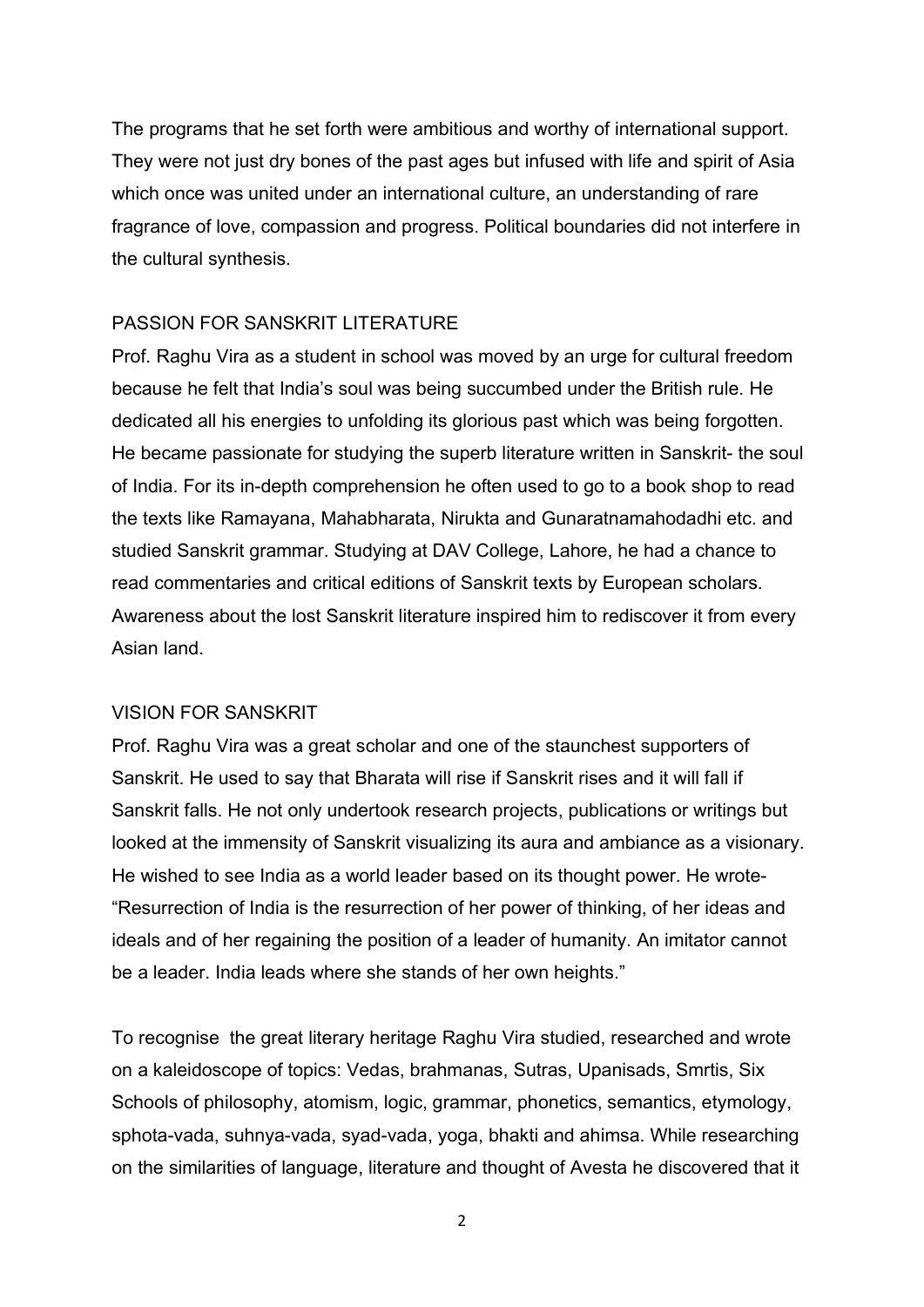is nearer to Vedic than classical Sanskrit and Prakrit. His research on the Arabic language brought to light its affinity to Pali and Prakrit e.g. coconut in Arabic is nāragīl/nārajīl derived from Prakrit. He discovered that Indian system of medicine, astronomy, mathematics and literature were an inspiration for Iraq. He was a dynamic man who saw his path and the task awaiting him. He had a rare combination of scholarship with the initiative needed to conduct research and explore, and also inspire others. The great Sanskrit grammarian Panini was the ever fresh and flourishing source of creativity to give Indian languages the vibration of words for ever-new discoveries for Prof. Raghu Vira.

As an energetic, exuberantly active, dedicated and a futurist man Raghu Vira had a dream for advancement of Sanskrit studies by opening up libraries attached to temples, which could be centres of both: dharmodaya and jananodaya, protection and preservation of manuscripts from various parts of the world; research on comparative linguistics and contribution of Sanskrit to the world culture; rediscovery of lost texts and their preservation and publication. He opened up multi-dimensional avenues for reminding and reviving the past glory of Sanskrit and will remain an inspiration for the Sanskritists for centuries to come.

Raghu Vira travelled widely almost all over the world in search of the unknown and unseen Sanskritic heritage, discovering lost Sanskrit manuscripts, inscriptions, texts translated into various languages, Sanskrit texts written by scholars outside India, documents acknowledging contribution of Sanskrit to the world cultures and researches by foreign scholars. Wherever he found Sanskrit he said "this is Bharata". He paid homage to the great Sanskritists from India as well as other countries who dedicated their lives to propagation of Indian thought, through publishing their works. He laid foundations for the generations to come for research on Sanskritc heritage. A visitor to the International Academy of Indian Culture looks in amazement at the cabinets lined up along the walls enshrining within them his love and ideals and his embracement of precious ages.

### RESEARCHES ON SANSKRIT WITH EUROPEAN SCHOLARS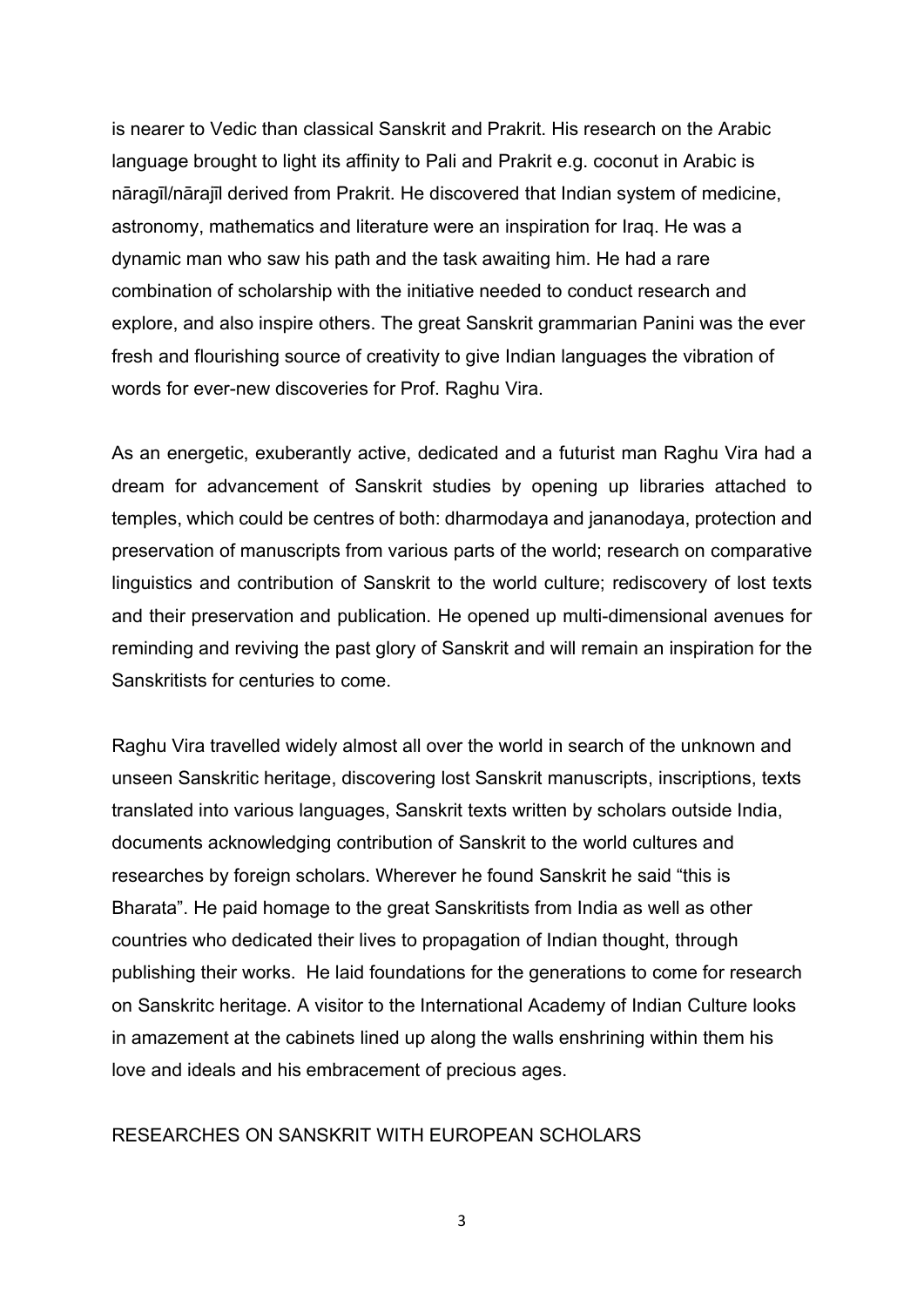As a student of higher studies Raghu Vira went to Netherlands to work under the guidance of a famous Vedic scholar Prof. Willem Caland to take the degree of Doctor of Letters at Utrecht University. He worked on Varaha Grhyasutra with ambitious intentions for edition of Vedic texts: Kapisthala-Katha Samhita, a text of Yajurveda (critically edited for the first time), the Samaveda of the Jaiminiyas, published for the first time in Lahore in 1938, Varaha Grhyasutra, Varaha Srautasutra, Bharadvaja Srautasutra and a part of Drahyayana Srautasutra. He edited certain Siksa works, published charts with annotations of Vedic sacrificial altars and manuscripts giving information on the Vedic schools. His Vedic mysticism is well known. The problem of recessions of Rgveda was unique to him. He discussed them at length. He wrote research papers on Sanskrit studies in Germany, the automatons of Samaranganasutradhara of King Bhoja and the phonetic sutras of Panini.

In Netherlands he championed the cause of organizing Vedic studies and of establishing institutions for that purpose. On returning he founded International Academy of Indian Culture in Lahore, which was transferred to Nagpur and then to New Delhi. He republished from the academy Vedic works which were no longer obtainable in India and the works by foreign scholars like Dr. J. M. van Gelder, an edition of the Manavasrauta-sutra. He took up vigorously editing and interpreting Vedic and ritualistic texts. A number of Vedic texts were published through his Journal of Vedic Studies. He kindled many scholars with enthusiasm for Vedic and Sanskrit studies introducing philological methods of the West.

Prof. Raghu Vira was proud of contribution of Sanskrit to European languages and was fascinated by discovering their affinity to Sanskrit. He studied Lithuanian with all the other European languages. He found that it is a special language closer to Sanskrit than all the other European languages. He produced a Sanskrit translation of Lithuaninan daina. He felt that a close correspondence of the two languages was not possible. Words and declensions ran parallel in the two languages, but in continuous text the proximity ceases and they stand in sui generis. His articles on Sanskrit element in Malay, similarities between Mongol, Sanskrit and Hindi, Sanskrit words in Pashto language, a Sanskrit primer from Mongolia, and other works opened up fresh avenues to study contribution of Sanskrit to world cultures.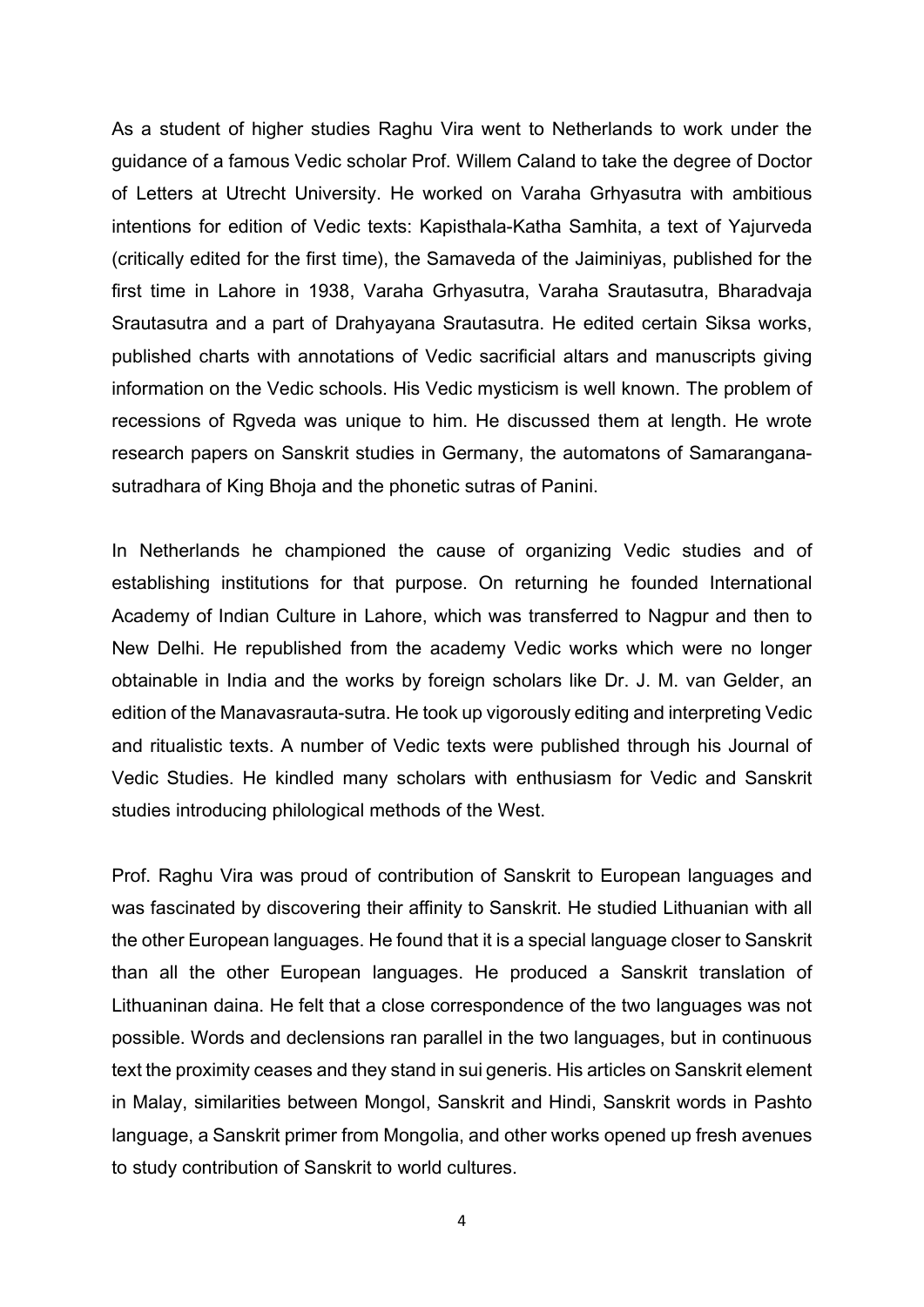Raghu Vira said that there is no centrality or superiority as vastness of cosmos and our citizenship on the tiny planet earth humbles our pride. He studied Indo-European as the linguistic substratum of European languages and Sanskrit culture as the foundation of thought system of Asia. Proximity of Sanskrit with other languages was fascinating for him. His researches on similarities of Sanskrit with other languages, compilation of dictionaries, helped later generations to work in this area. He was also amazed at the researches done by European savants who dedicated whole of their lives.

#### IN SEARCH OF THE FORGOTTEN GLORY OF INDIA

Raghu Vira was pained by "the forces of events, unfortunate and unhealthy, which have delimited the boundaries of India within the narrowest limits. A portion of Punjab and Bengal is cut away from us only recently. Burma is no longer our own. Provinces of Peshavar and Bannu, Chamn, Quetta and Sind are now foreign lands. Ceylon is cut away from us longa ago." For him India was a vision beyond the comprehension of the ordinary man who looks on the surface alone. For him the map of India could not be made by politics because it cannot control in entirety religion, sociology, languages, scripts, customs and manners, modes and aspirations of life, values that manage the mind.

Raghu Vira wrote- "Our past was brilliant. But unfortunately we have forgotten it. We have been losing our empire of love and friendship over the past ten centuries." He had a dream- 'may the glory of the past be the glory of the future, let the present gird up its lions.' He became a pilgrim on the path of the sages and savants who braved the perils of the seas and the forbidden deserts establishing a grand cultural empire from the shores of river Amur and Lake Baikal to river Volga and the Caspian Sea and to the isles of Indonesia. "India became a perpetual giver of gifts. She did not exploit or dominate. In place of inflicting defeats she raised others out of ignorance and barbarity. She gave them script and literature, thoughts to think, a glorious pantheon to venerate." He was awestruck by unselfishness of Indian missions extending over centuries and millennia. They did not strive to establish political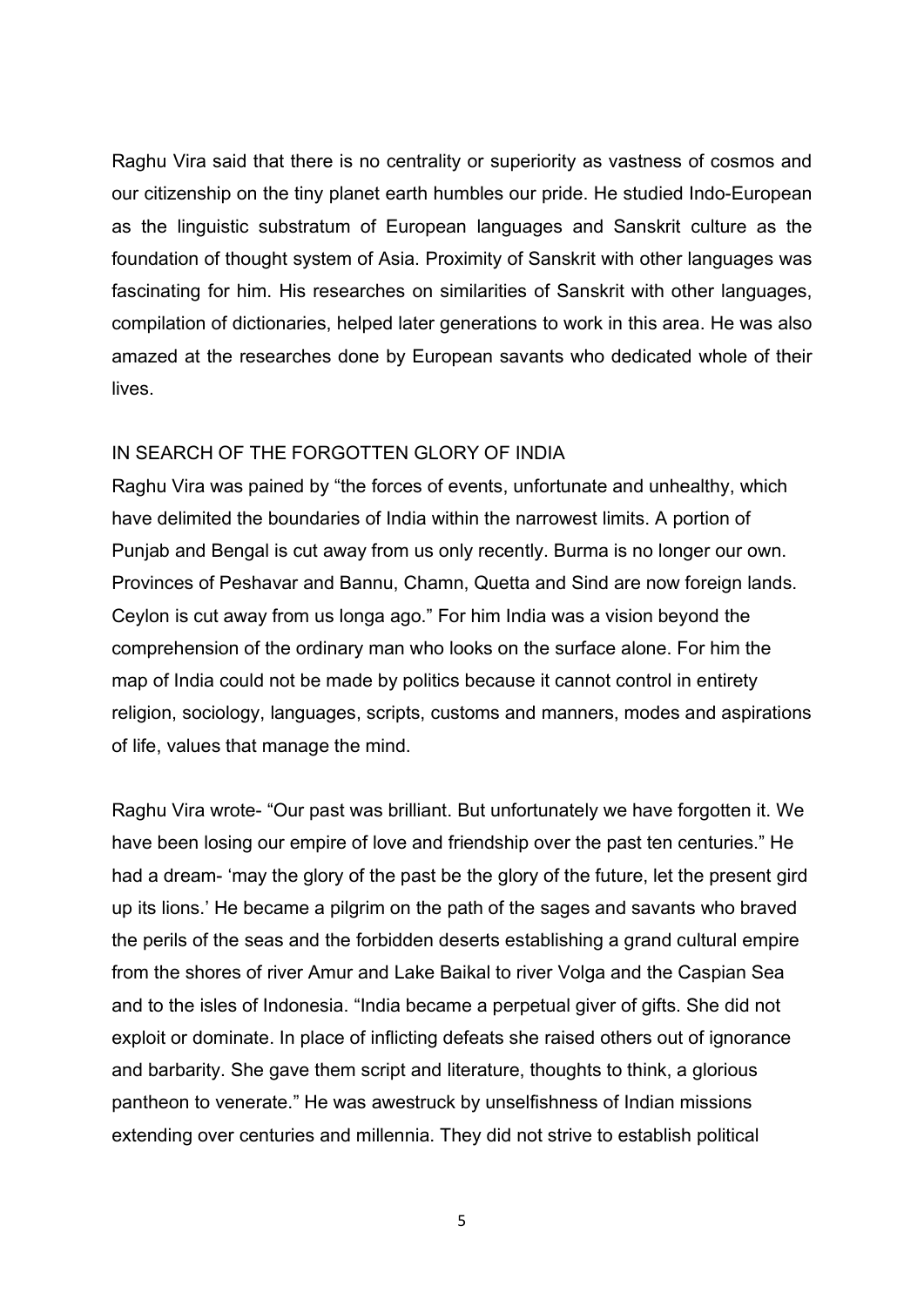empires or for robbing other countries of their wealth and dignity in order to enrich or heighten their own.

# TRAVELS ABROAD

Raghu Vira found an immense aura of our heritage scattered all over Asia. He became a scholar pilgrim to Asian lands in search of this vast heritage of arts, philosophy, sciences, literature and all else that shed effulgence on ages when India's sages and savants travelled abroad; the ages when the Huns, the Han the Uigur, the Tukhar, the Scythian, the Sogdian, the Kucheans, the Mongols and the Manchu paid homage to the ageless wisdom.

Raghu Vira travelled to Mongolia, Bali, Java and Sumatra, Burma, Srilanka, Thailand, China, Siberia, Manchuria, Russia and several European countries. His expeditions especially to Mongolia, Indonesia and China in search of Sanskrit texts achieved a signal success securing a large amount of valuable material. He discovered, transliterated and published Sanskrit inscription of 1104 AD from Hsuen Wu in Loyang province in China. Loyang was a centre of studies and translation of Sanskrit texts. He collected Vedic, Puranic and Tantric mantras, slokas and bijaksaras. His discovery of Gayatri mantra from Manchuria written in Manchurian, Chinese, Mongolian and Tibetan is excellent.

# IN SOUTHEAST ASIA

Prof. Raghu Vira's scholarship was brilliant both in vision and execution. Looking at the dimensions of his knowledge President Sukarno of Indonesia presented him a large number of Sanskrit manuscripts written on palm leaves and photo copies of those which could not be presented to him. Later he supplemented the collection with micro films and photo-copies from Holland. On coming back from his expedition to Indonesia he inspired his daughter and daughter-in-law to critically edit texts like Brhaspati-tattva, Ganapati-tattva, Tattva-sang-hyang Mahajnana, Slokantara and Vrattisasana. Thus for the first time in India Sanskrit texts written by the Indonesians in Old Javanese script were published by him. He transcribed, translated and published Sanskrit inscriptions discovered from outside India. One of them is a group of four inscriptions from Borneo by King Mulavarman. During his visit to Bali he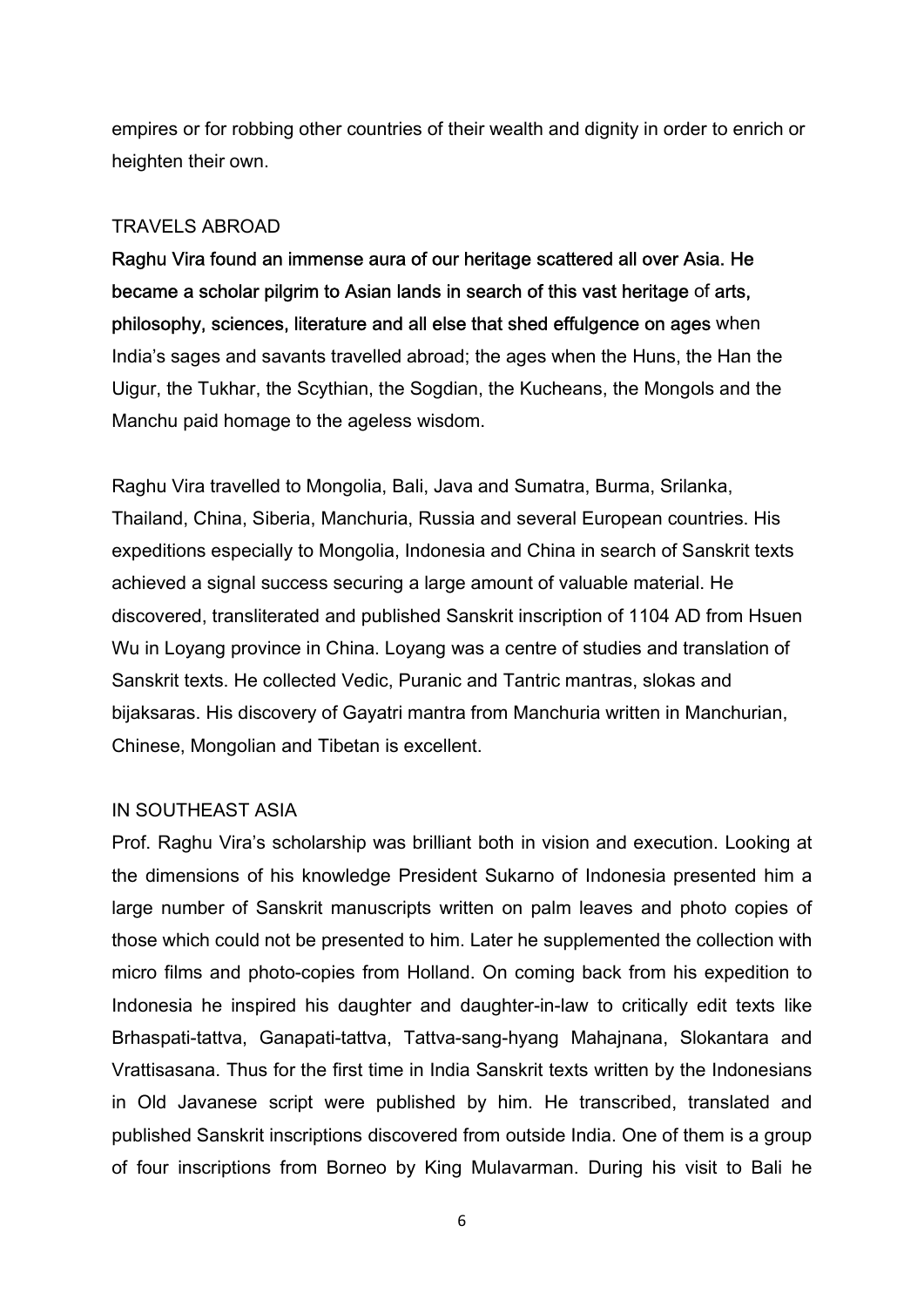discovered Sanskrit slokas and mantras which are still recited during daily prayers, rituals and ceremonies like garbhadhana and Jatakarma. He published lists of Indonesian texts on mantra, Kalpasastra, agama, niti, csmology, mysticism, astrology etc. inspiring the future scholars. With an all-embracing point of view Dr. Raghu Vira published the most important and invaluable works by eminent foreign scholars like J. Gonda's great book on Sanskrit in Indonesia.

Prof. Raghu Vira was fascinated by the literature of Laos which deals with inscriptions, poetry and romance, stories from Panca-tantra, judicial stories as case law on the legal codes, and comic stories like the horse poisoned by mushrooms. He found that legends and historical texts, theatre, extra-canonical and technical literature on grammar, rhetorics, lexicography, astrology, art of governance etc. point to a vast literature of the Lava people which awaits to be studied in comparison with Sanskrit sources.

#### EXPEDITION TO MONGOLIA

Raghu Vira went on an expedition to Mongolia and returned with microfilms of hundreds of important manuscripts. Later on collaborative research was carried on at the academy which became a great centre for Mongol studies. He discovered Panini's grammar being recited in Mongolia. He compiled and published Mongol-Sanskrit dictionary with a Sanskrit-Mongol index and a Pentaglog dictionary of Buddhist terms in Sanskrit original followed in the Tibetan, Mongolian, Manchurian and Chinese translations. Today all the Mongolists know the value of this work. Some of his remarkable works are Araji Booji, thirteen stories of King Bhoja in Sanskrit, Mongolian and Hindi translations followed by a glossary and a Mongolian grammar. He surveyed Buddhist art, literature, history of monasteries and of the Mongolian lands, Kanjur and Tanjur- the trans-creation of the 6000 plus works in Mongol language, highlights of Lamaism across the centuries, the writings of 220 philosophical, ritual, hagiographical and historical works under the Manchu dynasty, and so on.

Raghu Vira was pained at destruction of 750 large monasteries which were uprooted down to their foundations, burning of five million xylographs and manuscripts according to Prof. Rinchen, the desecration of Erdeni Dzu and Choijin Lamin Sum the major cathedrals of Buddhism, the heart-rending genocide of monks.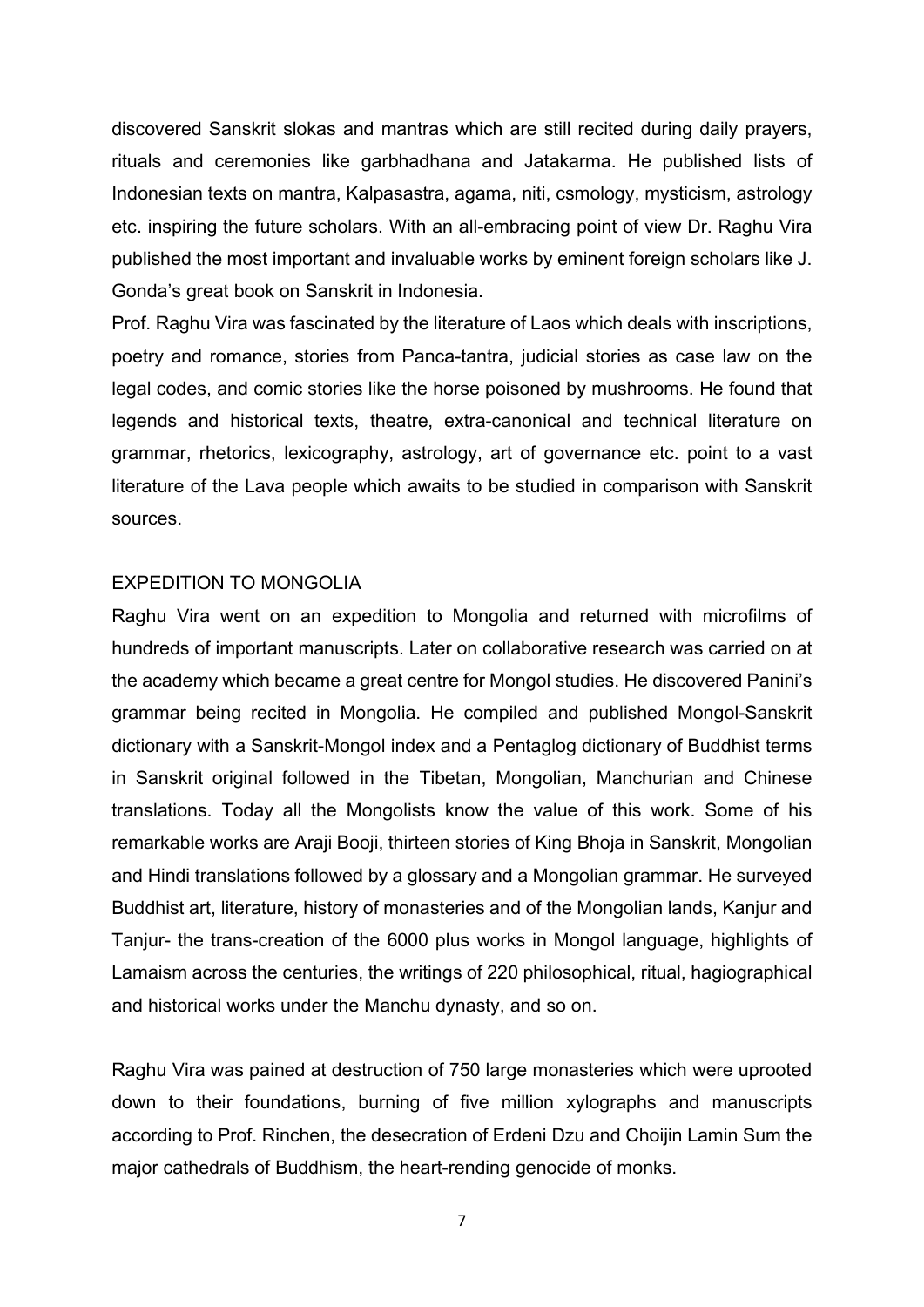#### JOURNEY TO CHINA

Prof. Raghu Vira adored China, which had shared some of the highest thoughts with India, when "her rocks smiled with sculptured art and the sculptured art attained the immortality of rocks, and lo! The chilled stone mass shed effulgence and imparted wisdom of ageless peace". He went in person to see the sagely treasures of this Celestial Kingdom. It was an ecstatic experience for him to be at the White Horse Monastery recalling two thousand years of the flow of culture. He descended into the coal mines of China, gazed at her vast industrial complexes, lit lamps in the silent dhyana halls, got an estampage of the longest Sanskrit inscription of the world written on the northern gate of the Great Wall. A motorcade laden with water, milk, vegetables, doctors, nurses, photographers, archeologists, art critics and military plane carried him into the Gobi desert to visit hundreds of caves of Dun-huang. Prof. Ragu Vira stood in wonder before the Mahakala temple in the very center of Beijing. He went to Yun-hokung a monument of great era where the sacred homa was performed elaborately.

Prof. Raghu Vira's visit to China filled him with rapture and he sang:

 Lovingly have your people Called me the Indian Hsuan-tsang. All glory to that name ! Indeed the intense flame, That burned in Hsuan-tsang's breast Has blazed a trail, along trail Of 1300 years Within me. I have witnessed hoary sights And have sipped wondrous saps. Nineteen centuries have rolled back And I have joined the marching caravan of time With the Han, the Uigur The Tibetan, the Mongol and the Manchu.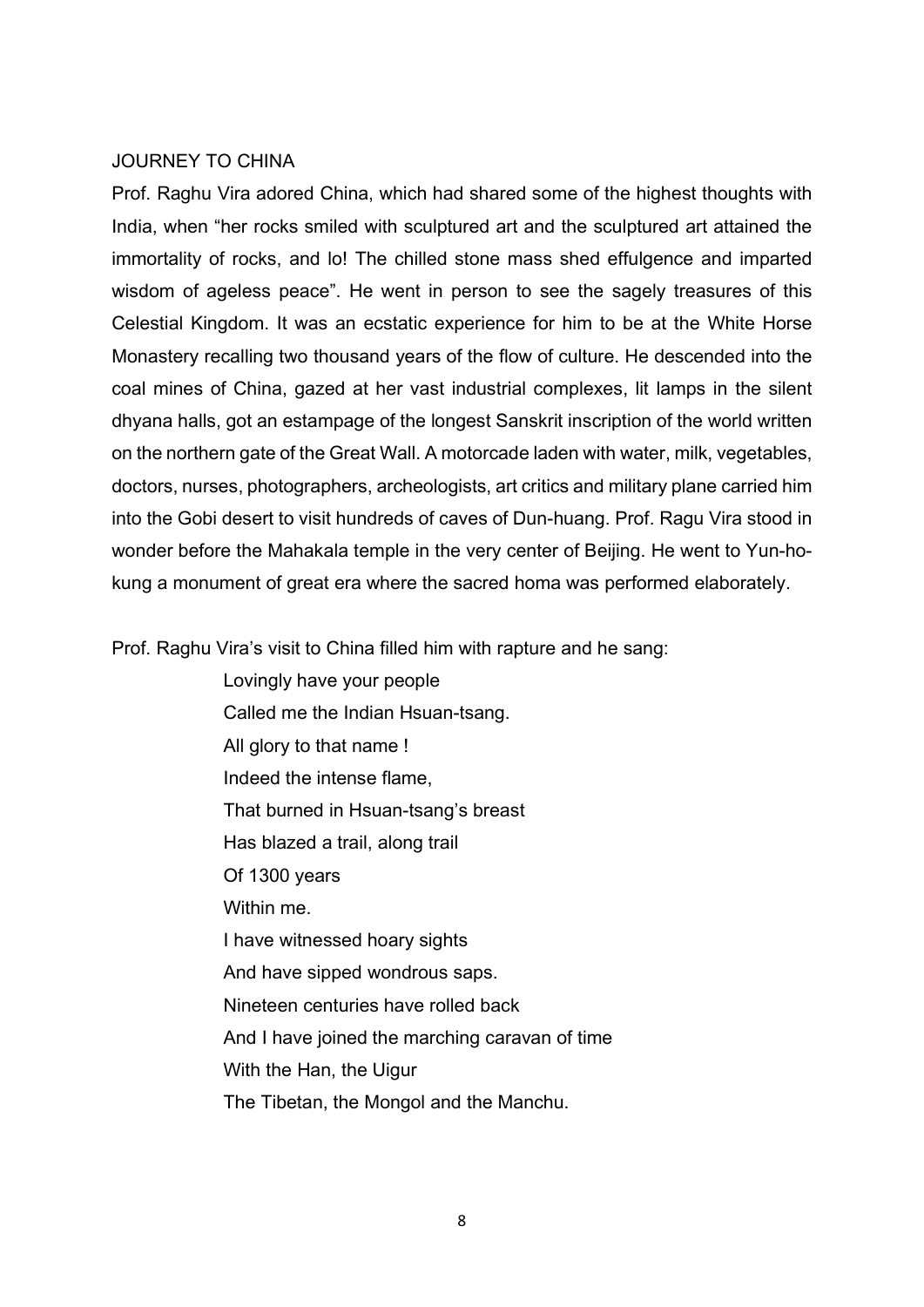In 1955 he also visited Inner Mongolia, Manchuria and Siberia in search of kindered material and his mission was crowned with great success. He collected thousands of Sanskrit texts translated into Chinese, Mongolian and Tibetan languages, in the form of Tripiataka, Kanjur and Tanjur. Many of them are lost forever in the history of Sanskrit literature. He wrote on the two versions of Ramayana in Chinese Tripitaka. He also wrote on Ramayana in Thailand and Laos.

His initiation for compiling Tibetan-Sanskrit dictionary is a historical and monumental work enabling Tibetologists and Sanskritists to undertake researches. Among a long list of his researches is a comparative study of Sanskrit, Tibetan and Chinese translations of Suvarna-bhasottama-sutra. He undertook transcription, reconstruction and translation of Sanskrit-Chinese dictionary- Fan Fan yu, the first known lexicon of its kind dated AD 517, in collaboration with his disciple Chikyo Yamamoto from Japan in 1937.

Prof. Raghu Vira brought the original xylograph from Beijing. Emperor Chien-lung had studied Sanskrit as a young prince and was devoted to its promotion. He got Sanskrit mantras collected from all over and published them in a hundred volumes. He found that a Chinese Buddhist was enshrouded for his final journey in silk that had Sanskrit mantras woven with golden threads- specific for each part of the body. That silken shroud with Sanskrit prayers was meant to ensure him the Heavenly Fields of Sukhavati.

Prof. Raghu Vira had received six huge cases of Buddhist sutras and scrolls from the Buddhist Book Store on the Ashoka Road in Shanghai. Among them were largesized woodcuts of Buddhist deities that bore Sanskrit inscriptions.

#### ADMIRATION FOR JAPAN

Prof. Raghu Vira was fascinated by Sanskrit dharanis in Japan when he listened to their recitation by Japanese in England which were partly clear, partly unclear; partly correct partly incorrect. Prof. Raghu Vira was amazed, he became inquisitive about Sanskrit mantras as how and when did they reach Japan, who carried them and in what form. He went to see an exhibition of Sanskrit manuscripts from Japan brought to England. A manuscript of Ushnishvijaya-dharani from Horyuji monastery was the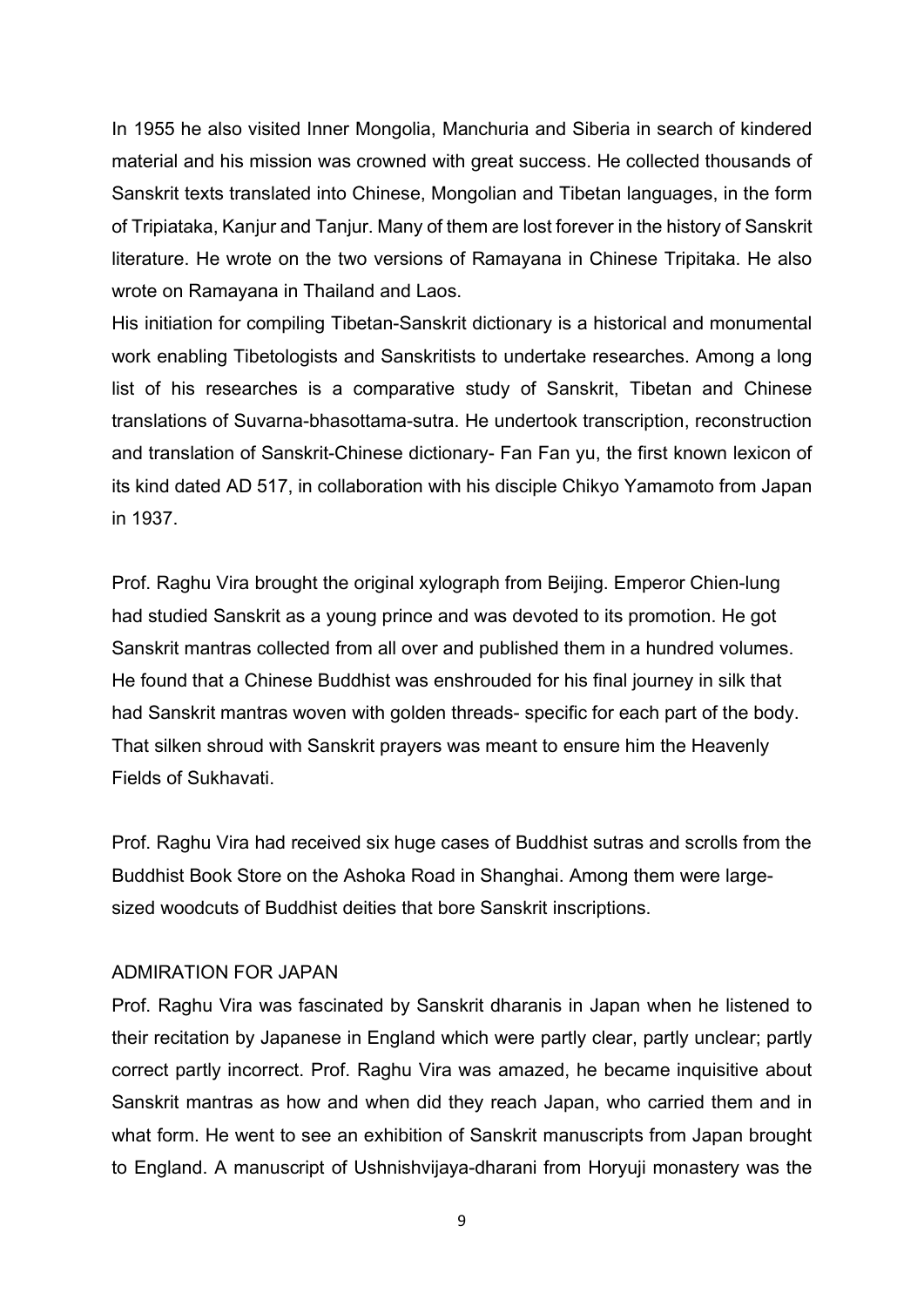earliest among them. Till then, this was the earliest known Sanskrit manuscript in the world. He so was full of enthusiasm that soon he began to study the Japanese grammar written by Chamberlain to learn the language.

The history of studies in the field of Indo-Japanese cultural friendship in India goes back to the 1934-5 when Late Prof. Raghu Vira, a great Indologist, a philosopher, a linguist and a cultural activist began to teach the Japanese language in Lahore in Prepartition India. He sent invitations to scholars in Japan to undertake research on Buddhism.

On coming back from Europe he began to teach Japanese language. The British govt. got suspicious. Prof. Raghu Vira was put behind bars as the govt. was sensing some conspiracy behind his Japanese language teaching program. But this could not be a hurdle on his path. In 1933 he met Prof. Suenaga of the Kanazawa University, Tokyo in Poona. He was the first Japanese Sanskritist in India. Both of them had long meetings to discuss the future plans. Prof. Suenaga was so impressed by the vision of Prof. Raghu Vira that he decided to accompany him to Lahore. In Lahore he began to translate the great epic Mahabharata into Japanese in collaboration with Prof. Raghu Vira, an extremely ambitious project.

# ESTABLISHMENT OF INTERNATIONAL ACADEMY OF INDIAN CULTURE

During his stay there he advised him to establish an international centre, where foreign scholars could come and undertake research on various fields of Indology. The idea appealed to Prof. Raghu Vira. Soon he wrote letters to several scholars of world fame for joining hands in the noble endeavour. Prof. Suenaga was the first Japanese to donate Rs.50/-. An academic institute began to take form. It was named 'International Academy of Indian Culture' in English and 'Sarasvati Vihar' in Hindi. Prof. Suenaga got busy translating the great epic. The enormous work could not be completed as Professor Suenaga fell ill and had to go back to Japan.

Late Prof. Raghu Vira in 1934 sought co-operation of several other scholars. Prof. N. Fukushima of the Imperial University, Tokyo became a member of the Academy. Dr. A. C. Woolner, Vice Chancellor, University of Lahore, Punjab, was the first President.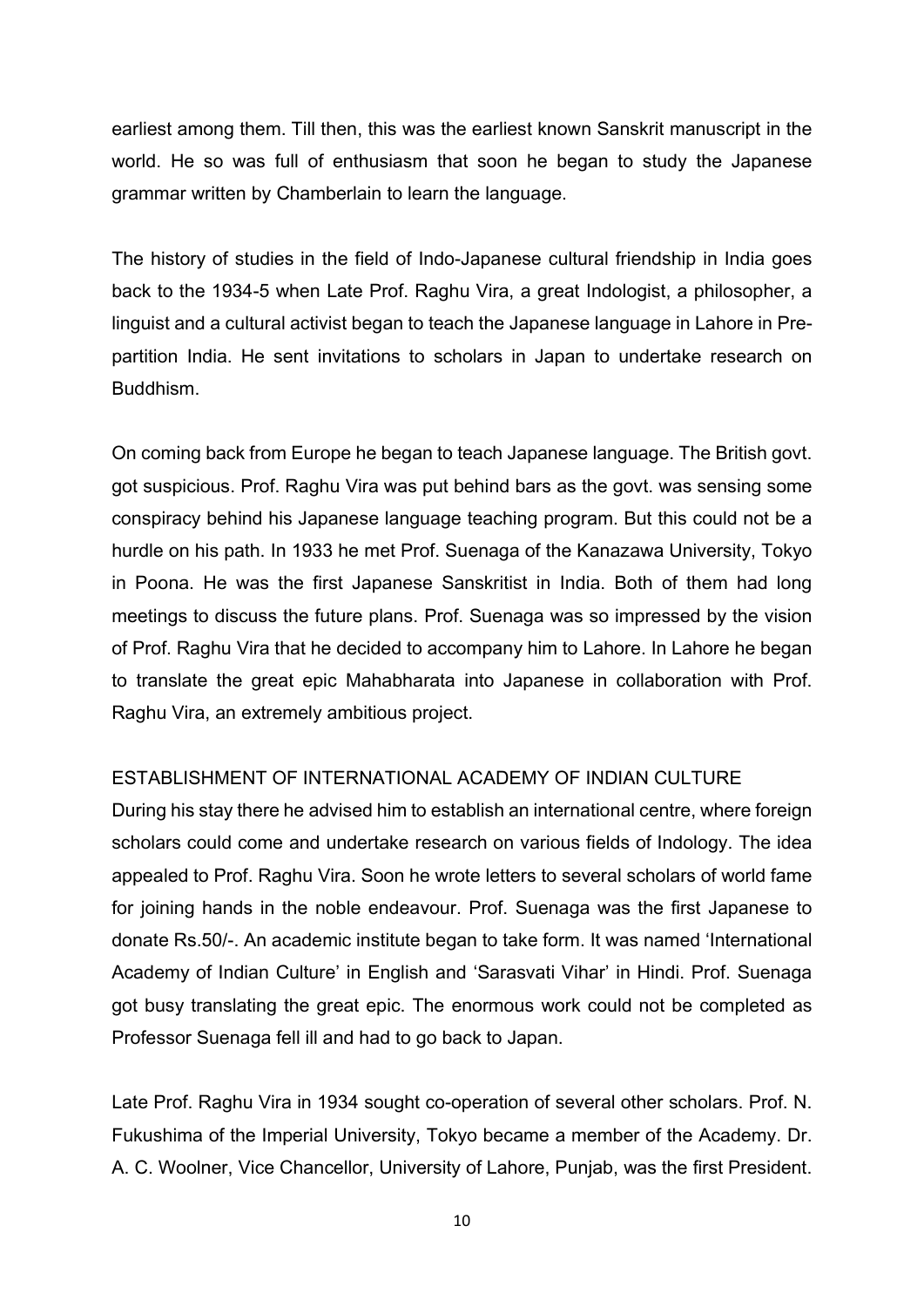Maharaja of Mysore, His Highness Shri Shri Krishnaraja Wadiyar Bahadur, Raja Saheb of Aundh, Shrimant Bala Saheb Pant Pratinidhi and Raja Saheb of Miraj Senior His Highness Shrimant Sir Balasaheb Patwardhan were the patrons. Prof. Dr. Louis Renou, Paris, Prof. Dr. R. L. Turner from London, Sir D. B. Jayatilak from Colombo, Sir Richard Burn from Oxford, Dr. V. S. Sukathankar from Poona, Prof. Dr. S. K. De from Dacca were the members of the executive. Prof. Raghu Vira headed the academy as the Director and convener. Later several other professors of world fame also joined the Academy as members, e.g. Prof. Sylvan Levi, Sir John Marshall, Prof. Sten Kono, G. Tucchi, Prof. Winternitz etc.

International Academy of Indian Culture stands on a strong foundation with collections, archives and a rich library for research into the complex areas of Buddhism, sacred texts, history of the cross cultural linkages, Sanskrit, epigraphy, ritual, performing and visual arts, philosophy and so on. It has been headed by Prof. Lokesh Chandra since 1963.

During foreign invasions India lost an incredible number of manuscripts. A large number of them were already copied, translated, adapted or trans-created in Tibet, China, Indonesia, Mongolia etc. Prof. Raghu Vira and his eminent son Prof. Lokesh Chandra collected those documents tracing their origin from India, from China, Mongolia, Indonesia, Burma and several other Asian countries. The rare treasure is of immense value for rediscovery of cultural connections throughout Asia.

The scholars at the academy are continuously surveying, studying, comparing and researching motley of cultures and civilizations which are similar but diverse because Raghu Vira believed in unity of human society with diversity and a meaningful conversation among peoples and nations establishing harmony and peace. He said Asians can be identified by a common cultural matrix. The entire cultural interflow among them with diverse origin is in sharing of dreams not conflicting. The world is linked through inhospitable distances across deserts, mountains and oceans. He discovered Buddhism as an intellectual choice in which persons of diverse origin could engage themselves. He held strongly the world follows multiplicity of religions, we need a sense of respect and understanding for all.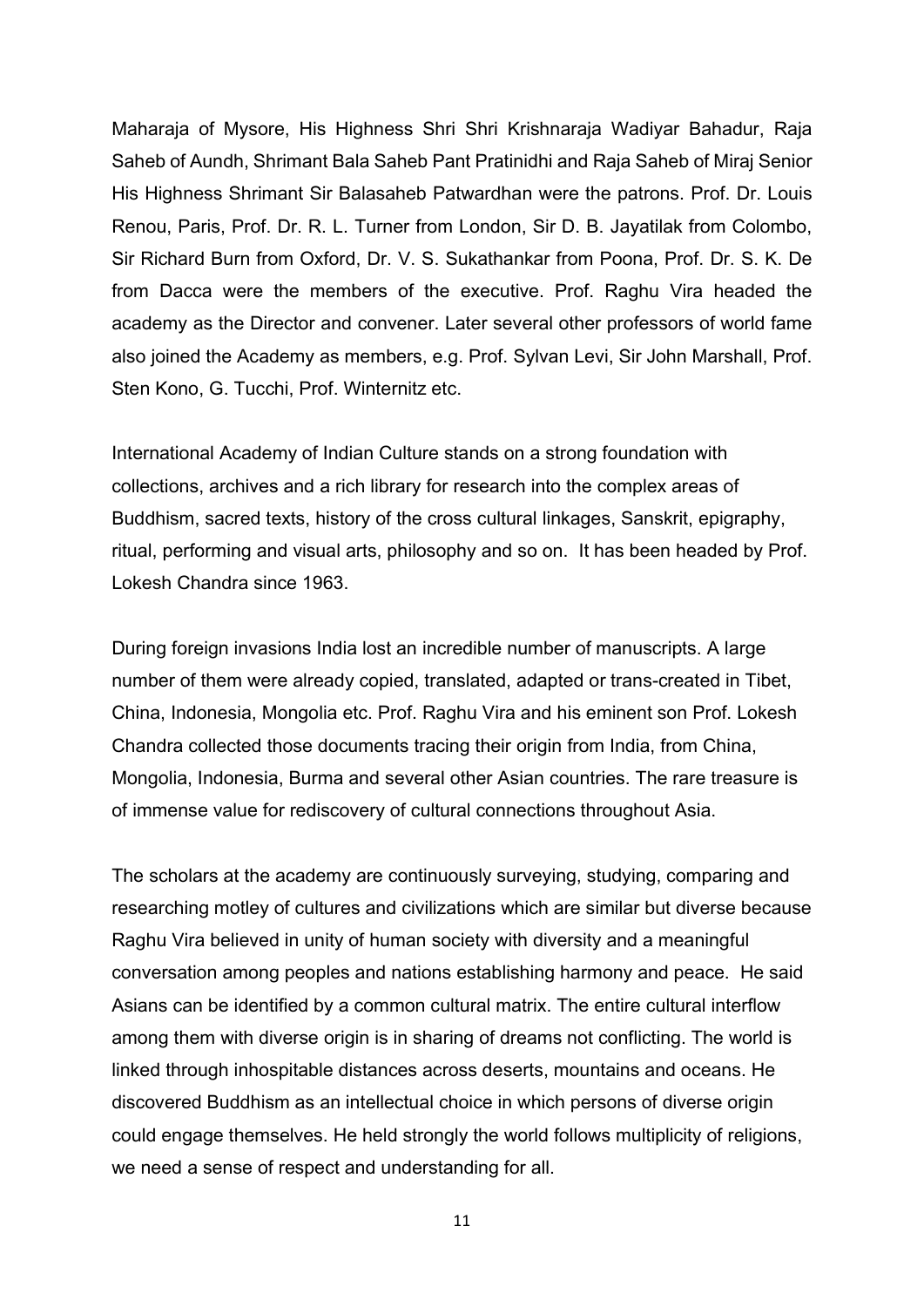# PUBLICATION OF DETERIORATING SANSKRIT MANUSCRIPTS AND TEXTS FROM OUTSIDE INDIA

Dr. Raghu Vira, a patriot and a scholar by heart and soul said that ancient scriptures, literary and philosophical works are the soul of a country. Their knowledge paves a path for nation building. He acknowledged that ancient texts– both sacred and secular are heritage of our country containing eternal values and knowledge for transcendence and excellence in life. Their knowledge is indispensable for building a glorious India. But unfortunately we Indians are not serious about it. Thousands of Hindu, Buddhist and Jain texts written in Sanskrit, Pali and Prakrit, written on paper, bhojaptra and palm-leaf were lying uncared for in the houses of the Brahmanas, monasteries and universities. The brahmanas used to copy the decaying texts. But with the inception of British style education the tradition could not continue. So he decided to collect, rescue, edit and publish the rare texts.

A quantum of Indian literature had travelled to other Asian countries over the past two millennia where it was translated into their languages or adapted. People in almost all the Asian countries acknowledged their importance for cultural excellence. Dr. Raghu Vira found that the "Inner Sciences" in the Buddhist texts and the refinement of this worldly values in the "exoteric sciences" has been the embodiment of the Asian mind for centuries. People translated, copied, wrote commentaries and analysed Buddhist texts. They wrote annals of Buddhist masters, histories of Dharma and ritual manuals. Prof. Raghu Vira and Lokesh Chandra collected such scriptures from far off lands, with a vision of future, a renaissance wherein science is endowed with values. Raghu Vira decided to publish them in Satapitaka series- Hundred baskets of scriptures from all Asian countries. He even had to manufacture fonts for publication of Old Javanese, Mongol and Tibetan texts.

Publication of rare Sanskrit texts and their translations into Tibetan, Mongolian and Chinese languages is of immense value for the rediscovery of lost Sanskrit heritage. Prof. Raghu Vira ambitiously undertook publication of the Satapitaka series, the series which includes unpublished works of Indo-Asian literatures. Not only the entire range of ancient Sanskrit literature of India but also the analogous Sanskrit literature of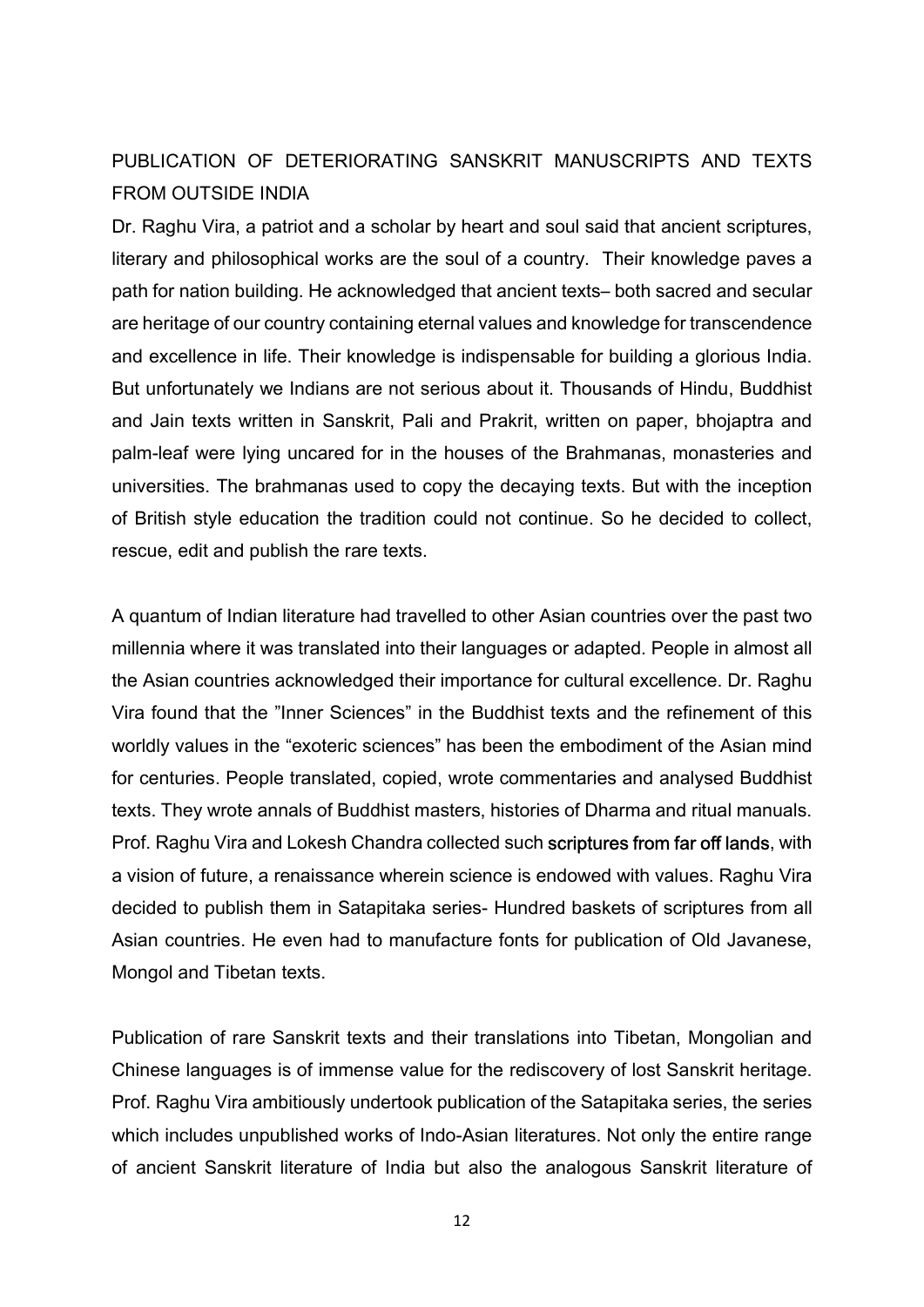Srilanka, Burma, Indonesia, Thailand, Cambodia, Vietnam, various lands of Central Asia, China, Korea, Japan, Mongolia and Tibet has been included in this project.

#### FOREIGN SCHOLARS WITH RAGHU VIRA

Raghu Vira's efforts were pioneering in inviting students and scholars from abroad to study and research. They used to stay with him for years getting his guidance, love and personal care. The Japanese scholars who came and stayed under the affection of Prof. Raghu Vira loved India to the deepest of their hearts. India was another home for his disciple Shodo Taki. Once he wrote in a letter to his guru that whenever he closes his eyes he beholds the flowing rivers and mountains, temples and monasteries, ancient monuments of India. When he had gone back to Japan, he delivered a number of lectures on India and its culture, religion and philosophy. Prof. Shoson Miyamoto, an eminent scholar of Indian philosophy in Japan and director of Japanese Association of Indian and Buddhist studies and Prof. Hajime Nakamura were also associated to Prof. Raghu Vira. They had visited the academy in 1954. Whosoever used to come to India, tried to meet him or else their visit to India was incomplete.

Teaching Japanese language was seen as a tool to understand the Japanese mind, their character behind amazing achievements and patriotism. When the Academy was shifted to Nagpur in 1946, Japanese studies were once again resumed by Prof. Raghu Vira's daughter Dr. Sudarshana Devi Singhal and his son Dr. Lokesh Chandra. A large number of Indians joined as students from various fields. They were ministers, advocates, secretaries, justices, principals and teachers. The programs of the academy included viewing of films on Japan, playing Japanese music and lectures on Japanese culture.

#### HINDI: THE NAIONAL LANGUAGE OF INDIA

After independence the question was whether Hindi could be able to replace English? It was discussed from many angles at all levels in India. Raghu Vira could not see India walking with the crutches of English disabling it to walk fast. He took the arduous task for coining 20,00,000 new scientific and technical terms. He was called Abhinav Panini for creating a system of linguistic development providing an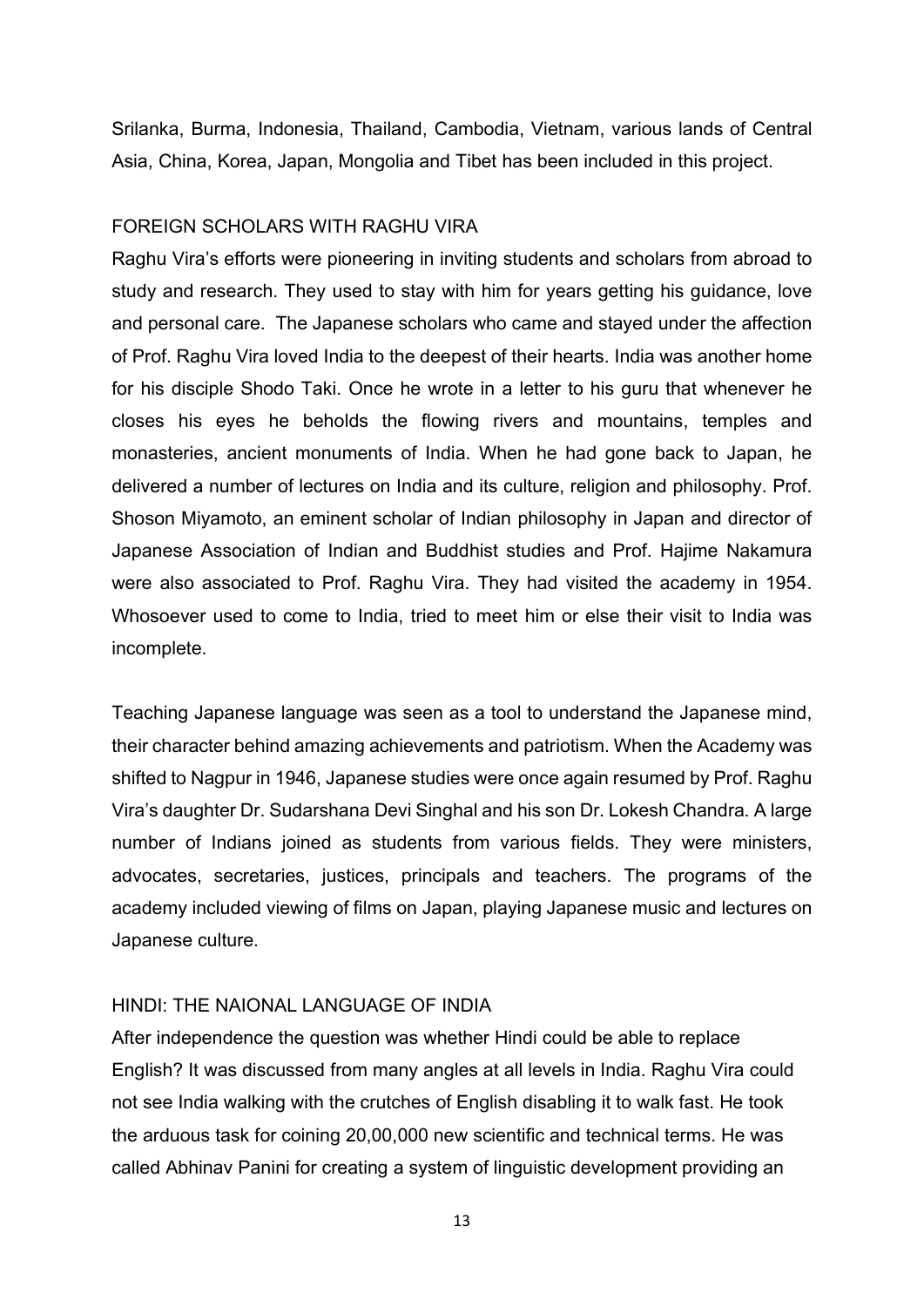answer to the renaissance of India's languages. For him Sanskrit, the mother of Indian languages and also of most of the European languages, was the fittest fountain source for building up an independent progressive terminology for the world of science and all the branches of humanities. His English-Hindi dictionary was a step towards intellectual revolution. His deep knowledge of Sanskrit and penetrative grasp of the principles of Panini's grammar enabled him to create several lacs of scientific and technical terms on the basis of about 600 dhatus, 20 pratyayas and 80 upasargas. His dictionary is not only usable by the people speaking various Indian languages but for those whose languages have derived terms from Sanskrit in large numbers such as Srilanka, Burma, Thailand, Laos, Indonesia, Cambodia etc.

The present Comprehensive English-Hindi Dictionary by Prof. Raghu Vira is a supplementary volume to the earlier edition of 1955. It registers the Hindi equivalents of general and technical words of English pertaining to administration, industry, humanities, social sciences, natural sciences and technology. Prof. Raghu Vira has given Hindi equivalents for two hundred thousand English words in this and the previous volume. Unknown to users are thousands of his words like the ones for Parliament, constitution, legislative assembly, legislation, legislator and so on. The Indian counterparts provided in this Dictionary, of hitherto nameless ideas of modern science in our languages will contribute to the enrichment of Indian languages so that they become vehicles of modern life and thought in its thousand-fold ramifications. The creation of an Indian scientific terminology is a major contribution of the many-splendored activities of Prof. Raghu Vira to develop Indian languages will also evolve into perfect instruments of expression. The present Dictionary is the only one that provides a precise a vocabulary for this development. It is a sine qua non for the study of modern Indian languages.

#### POLITICAL LIFE

Dr. Raghu Vira joined politics actively because he could not remain a passive spectator. His lectures and debates as a Parliamentarian were full of vigour, patriotism and enthusiasm. He was a prominent Member of Constituent Assembly of India (1948-1950) and then a Member of Rajya Sabha (1952-9162). In December 1962 he was elected as President of Bharatiya Jan Sangh